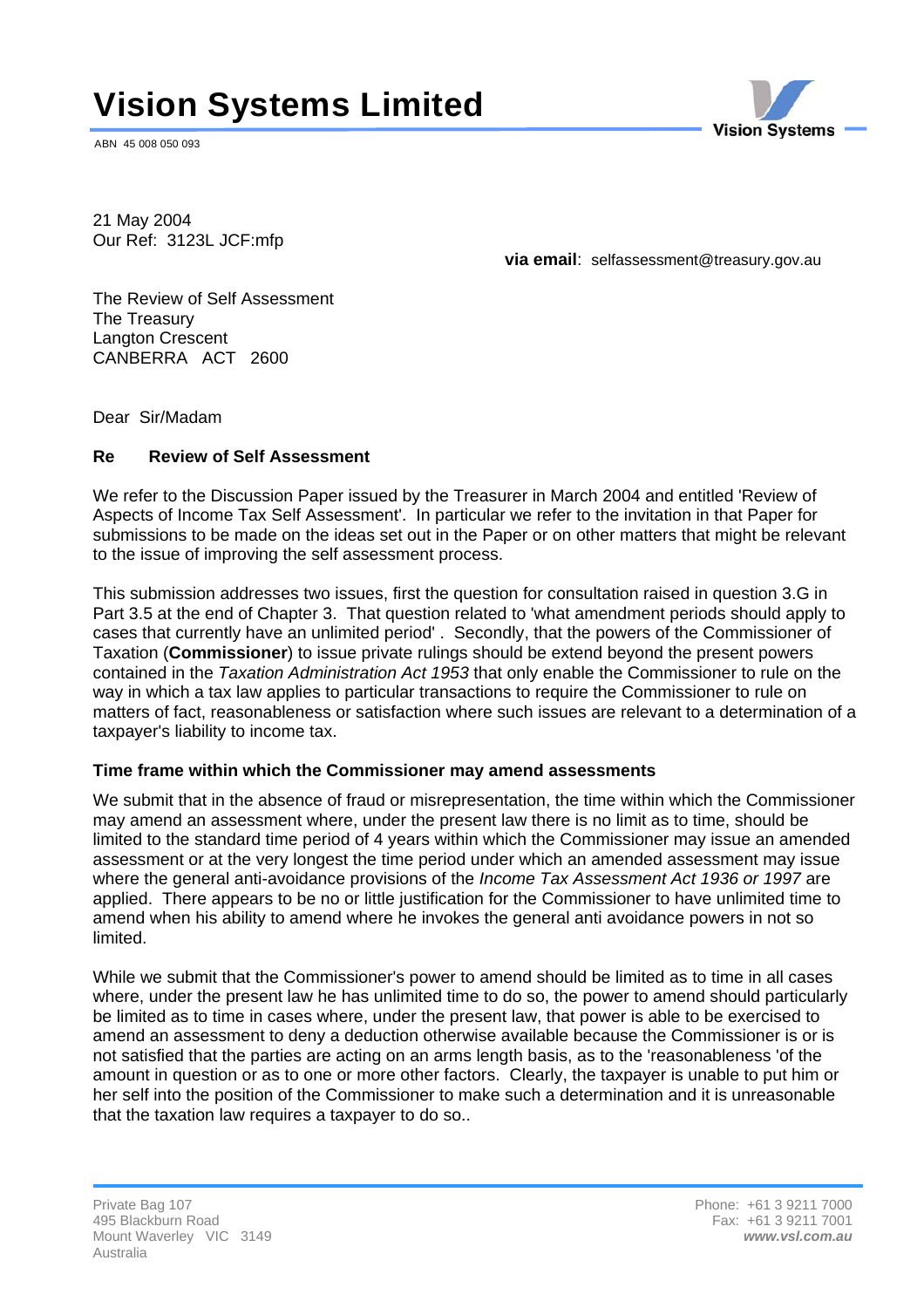Page 2 The Review of Self Assessment The Treasury, Langton Crescent Our Ref: 3123L JCF:mfp 21 May 2004

For example, under Section 73B(31) of the *Income Tax Assessment Act 1936*, if the Commissioner is *satisfied* that having regard to any connection between the taxpayer seeking the relevant deduction and the person to whom the expenditure was incurred and to any other relevant circumstances that the company and that person were not acting at arm's length in relation to the incurring of the expenditure and the amount of the expenditure would have been less had those parties been dealing at arm's length, then a deduction is only allowed for so much of that expenditure as the Commissioner *may consider reasonable*.

Section 170(10A) of the *Income Tax Assessment Act 1936* provides that the Commissioner may amend an assessment *at any time* to reduce the deduction claimed under section 73B where he is satisfied in the manner outlined in the preceding paragraph.

The ability of the Commissioner at some future point in time, which recent experience shows may be over a decade after the expenditure concerned is incurred, to raise an amended assessment which may carry significant penalty and general interest charges places taxpayers, including companies like Vision Systems Limited, in jeopardy. This is particularly the case where, as with the example set out above, the amendment arises because the Commissioner is 'not satisfied' as to a particular fact or circumstance or considers the amount of the expenditure not to be reasonable.

Leaving aside the question of whether such provisions correctly have a place in the legislation relating to a self assessment regime (how can a taxpayer determine when and on what grounds the Commissioner will or will not be satisfied or what he considers to be reasonable), it is unconscionable for taxpayers to be placed in a situation where their tax affairs are **never** closed.

Invariably in reaching a decision to amend in circumstances where he has an unlimited time within which to make an amended assessment, the Commissioner or his officers will apply hindsight in reaching his decision to be satisfied or not and may, more importantly, take into account decisions of courts and tribunals that have occurred well after the relevant transaction has been completed.

While both of these issues will arise if the time period within which the Commissioner's ability to amend is limited to the standard period or that applicable to the general anti-avoidance provisions, at least taxpayers will benefit from knowing that the Commissioner must complete a review of the relevant transactions and issue amended assessments within a specific timeframe.

One significant difficulty that faces taxpayers who enter into transactions where the Commissioner has an unlimited time within which to amend arises because the burden of proof in respect of the matters that gave rise to the amendment is on the taxpayer and not the Commissioner. Given the difficulty that faces taxpayers in ensuring that their rights to object and appeal against the amended assessment are properly pursued, particularly as the recollections of parties involved will dim over time, the fact that documents and other records supporting one position or the other may not be available and indeed the fact that the parties involved in the transaction may no longer be available to provide evidence before a court, the inclusion of unlimited time for amendment in a self assessment regime in circumstances where the making of the amendment is dependent upon the Commissioner's satisfaction (a matter upon which taxpayers cannot determine) the risk to taxpayers of unintended consequences and unintended tax liabilities is significant.

This company and its subsidiaries has conducted significant research and development activities for over 20 years and claimed deductions under section 73B in respect of the expenditure it has incurred.. Under the current law, it taxation affairs for those years remain open.